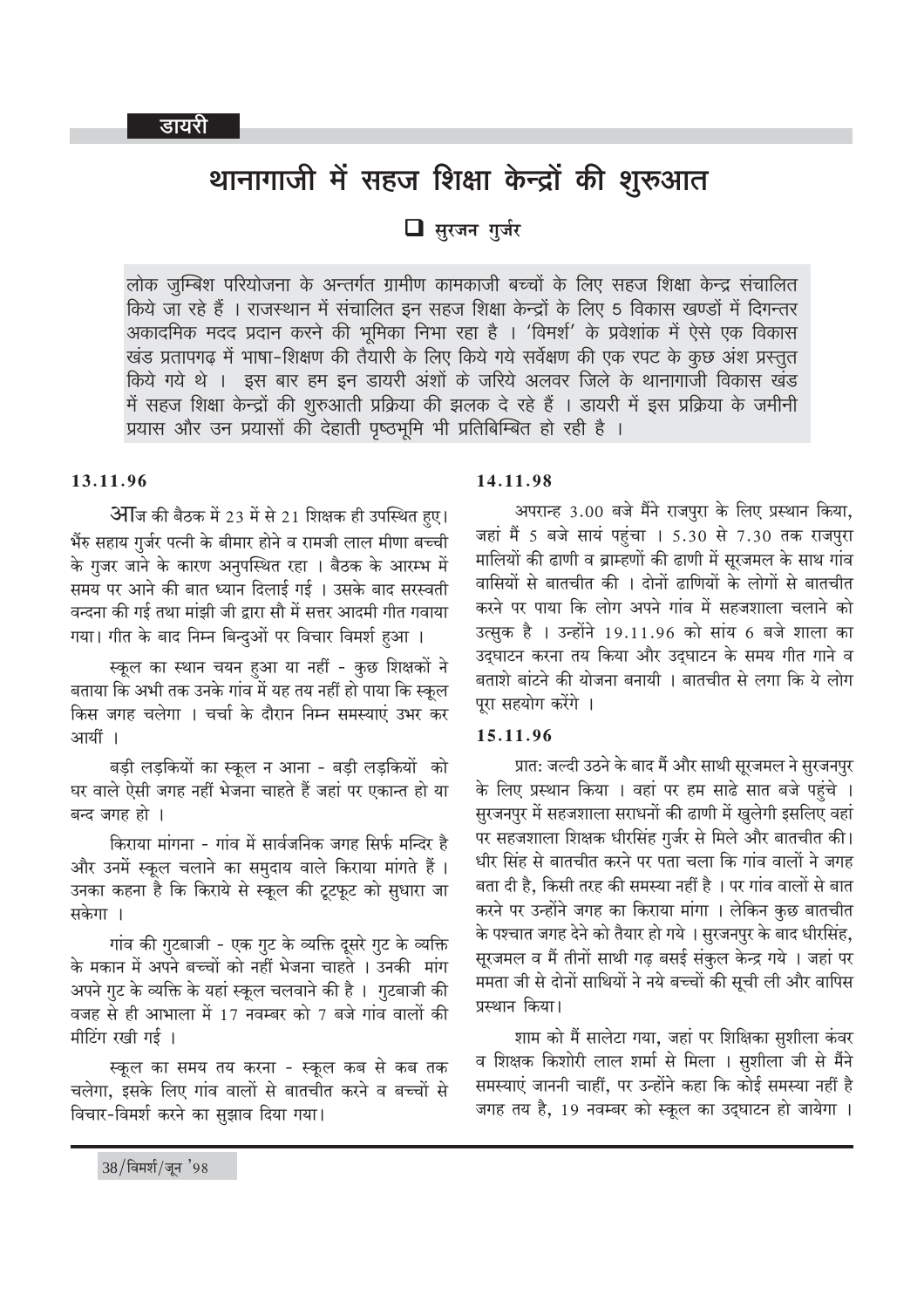किशोरी लाल ने स्थान की समस्या बतायी । गांव वालों ने पहले मन्दिर में शाला चलाने का प्रस्ताव पारित किया था। पर अब कुछ लोग मन्दिर में शाला चलवाने के पक्ष में नहीं है। मीटिंग में बात करने पर एक व्यक्ति के अलावा सभी तैयार हो गये । लेकिन सभा के गर्म माहौल को देखते हुए गांव वालों का एक स्थान पर सर्वसम्मति से सहमत होना मुश्किल लगता है ।

## 16.11.96

16 नवम्बर को मैं मीणों की ढाणी सालेटा में प्रात: 8 बजे पहुंचा । गांव वालों से बातचीत करने पर पाया कि स्कूल खुलवाने के लिए सभी गांव वाले तैयार हैं लेकिन यहां भी अभी शाला के लिए कोई जगह तय नहीं है । गांव वालों ने 18.11.96 को शाला का स्थान व समय तय करने का भरोसा दिलाया और कहा कि स्थान चयन में कोई समस्या नहीं आयेगी ।

मीणों की ढाणी के बाद में भोपाला. आमला गांव गया. पर दोनों जगह शिक्षक नहीं मिल पाने के कारण कोई बातचीत नहीं हई।

भोपाला का शिक्षक कैलाश चन्द मीणा बीमार होने के कारण दवाई लेने गया हुआ था, जबकि अभाला का शिक्षक खेतों पर काम करने गया हुआ था ।

# 17.11.96

4.15 मिनट पर आमला पहुंचा । वहां के शिक्षक हनुमान प्रसाद से बात-चीत करने पर पाया कि सहजशाला के लिए जगह मिल गई है. पर प्रेरक दल की तरफ से समस्या आ सकती है। क्योंकि प्रेरक दल के तीनों सदस्य गांव की एक ही पार्टी से हैं जबकि दुसरी पार्टी से कोई भी सदस्य नहीं है । उस पार्टी का कहना है कि हममें कोई भी योग्य नहीं है क्या, जिसको सदस्य बनाया जा सकता था ? पूरी बातचीत से मेरे को लगा कि प्रेरक दल की तरफ से समस्या शायद कम है। अध्यापक स्वयं पार्टीबाजी में संलग्न है और एक सदस्य के प्रति पूर्वाग्रह रखता है ।

गांव वाले तीन-चार लोगों से बातचीत करके अध्यापक को यह समझाया गया कि आप अपनी स्कूल चालू करें प्रेरक दल अवरोध पैदा करे तब बात करेंगे । आप स्वयं जबरदस्ती समस्या पैदा न करें । उपरोक्त बात-चीत के बाद मैंने थानागाजी के लिए प्रस्थान किया ।

### 18.11.96

आज सुबह साढ़े आठ बजे नित्यक्रम से निवृत्त होकर डेरा के लिए प्रस्थान किया। 10.30 से 11.30 डेरा में गायत्री जी से बातचीत की जो कि सहज शाला कि शिक्षिका है । गायत्री जी

ने बताया कि शाला के लिए जगह उपलब्ध करा दी गई है । पर अभी तक बच्चों की सूची नहीं मिली है, न ही सामान मिला है । उन्हें बालकों की सूची गढ़बसई से लाने के लिए कहा तथा सामान के लिए बताया कि आज मिल जायेगा ।

स्कूल उद्घाटन के लिए गायत्री ने बताया कि मैंने गांव वालों से बात-चीत करली है । सब लोग आने को तैयार हैं। गायत्री जी व उसके बाद दुसरे एक घर में चाय पीने के बाद बाछडी गांव के लिए चला, जहां पर में 12.30 बजे पहुंचा । वहां पर वहां की शिक्षिका अमरी बाई और प्रेरक दल के सदस्य कैलाश चन्द मीणा से बात की । इस गांव के अन्य लोगों से बातचीत की । इस गांव में एक ही जाति के लोग हैं और शिक्षा में इनकी रुचि है। इस गांव की 10-15 लडकिया थानागाजी छात्रावास में रहकर अध्ययन कर रही है और शेष लडकियों को सहज शाला में पढाना चाहते हैं ।

शाला का स्थान तय हो गया है । समय भी 6.30 से 9.30 तक तय कर लिया गया है पर यहां भी अभी तक सामग्री नहीं पहुंच पायी। अध्यापिका सुबह से सामान का इन्तजार कर रही थी। इस गांव में थोडी देर आराम करने के बाद मैं रामपरिया भाल के लिए खाना हुआ। खाना होने से पूर्व गांव वालों से रास्ता पूछ लिया तथा एक किलोमीटर तक आमरी बाई तथा उसकी बहन छोडने आई। पर फिर भी दो किलोमीटर जाने के बाद रास्ता भटक गया। भटकते भटकते बणजारों के डेरों के पास पहुंच गया । डेरों में जाने की हिम्मत मैं नही जुटा सका । थोडी दूर चलने पर एक कुआं दिखाई दिया, उस पर कुछ महिलायें खड़ी थी । कुआ ऐसी जगह स्थित था जिसके तीन तरफ पहाडियां थी और उन पर घने पेड थे। थोड़ा विचार करने के बाद उस कुए पर गया, जहां चार महिलाएं व दो लड़कियां थीं । कुए पर पहुंचते-पहुंचते मैं पसीने से तर-बतर हो चुका था । मेरा चेहरा देखने के बाद एक महिला ने मुझे प्यार से बैठाया और कहा कि भैया कहां जायेगा और कहां से आया है ? यह पूछने के बाद उसने कहा कि भैया रास्ता मैं अभी बताऊंगी पर पहले चाय-पानी पी ले । आग्रह करने पर भी उसने बिना चाय पीये जाने से मना कर दिया । उसका चाय बनाना भी मुश्किल भरा था। बकरी का दूध दोहने बेटी को भेजा, स्वयं ने चुल्हा जलाया और चाय बनायी। उसके प्यार से बोलने व चाय ने मेरी थकान हर ली। चाय के बाद उसने अपनी 13-14 वर्षीय बेटी को मुझे रास्ता दिखाने भेजा, जिसने एक डेढ़ खेत दूर तक जाकर मुझे आम रास्ता बताया । 4.45 पर मैं रामपुरिया माल पहुंचा । यह गांव पहाड़ियों के बीच में स्थित है इसमें गुर्जर जाति के लोग रहते हैं जो शिक्षा के प्रति उदासीन हैं या यों कह लीजिये की वहां विद्यालय नहीं है।